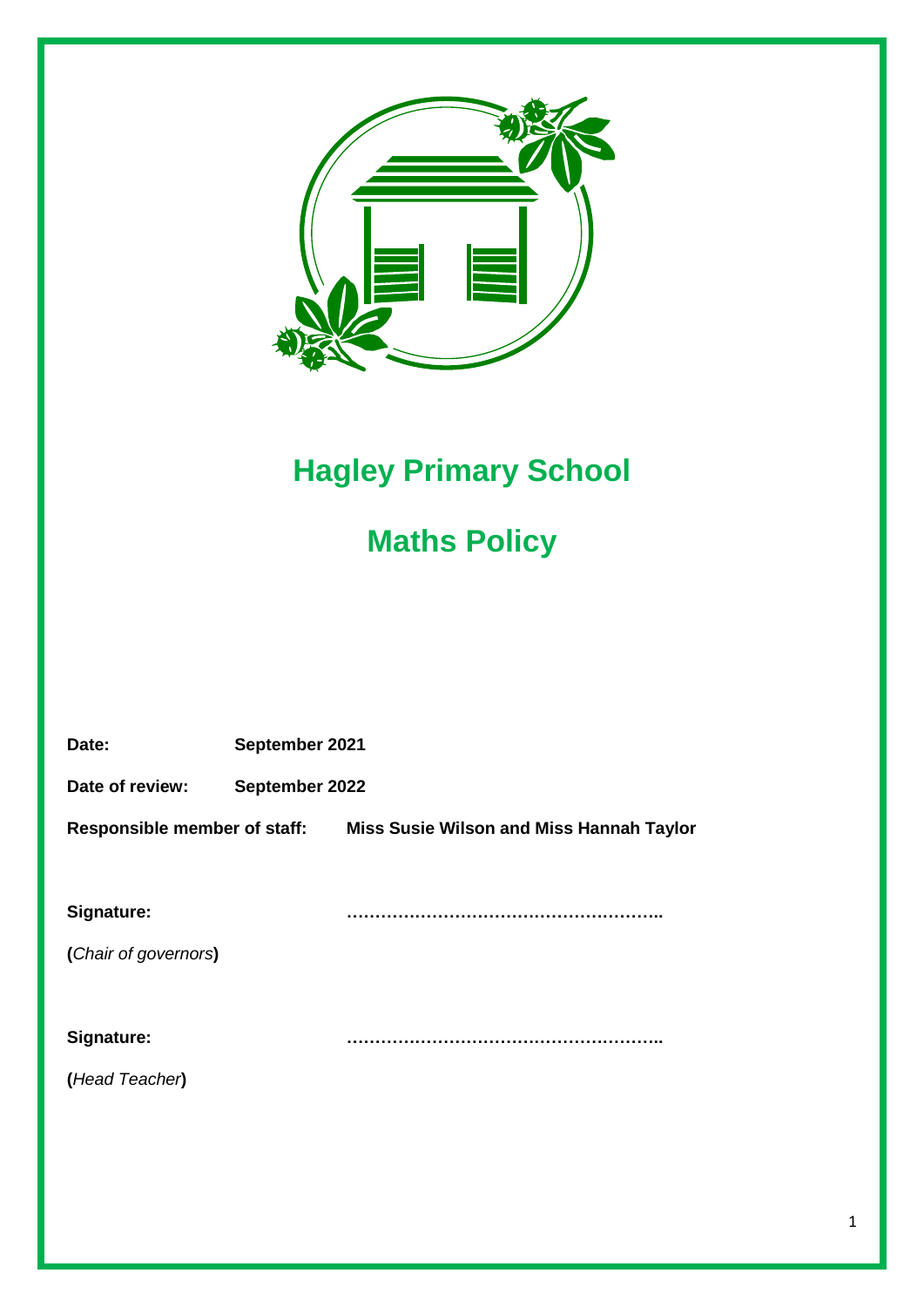#### **Our principles and beliefs**

At Hagley Primary School, we strive to ensure that all children enjoy mathematics and have the confidence to apply their knowledge and skills to their everyday lives. Our mathematics teaching is fun and engaging, fosters positive 'can-do' attitudes and develops fluency, reasoning and problem solving skills.

To achieve this, mastery forms the basis of our approach to teaching mathematics. Teaching for mastery promotes the idea that **all pupils should develop a deep understanding of the mathematics they are learning** as opposed to accelerating through curriculum content. As a result, we are committed to spending a longer time exploring key concepts, especially number, to develop fluency, promote mathematical reasoning and encourage pupils to make connections in their learning. In order to support this, we have adopted the concrete-pictorial-abstract model, giving all children the opportunity to explore key ideas and build a solid understanding of the mathematics that they are learning.

As a school, we believe that the vast majority of pupils can master the key ideas in mathematics and we have the confidence to take learning at a steadier pace and greater depth in order to achieve this. In our lessons, the whole class work together on the same key idea ensuring that no child is left behind. During every lesson, we assess the children's understanding and plan greater depth activities and teacher-led support to ensure all children make progress. We focus on all children having a deep and sustainable understanding of their year group targets and not accelerating beyond this. In this way, we believe pupils will become true masters of mathematics, applying and reasoning with new knowledge and skills in multiple ways.



## **Our Mastery Curriculum**

The national curriculum for mathematics (2014) aims to ensure that all pupils:

- *become fluent in the fundamentals of mathematics, including through varied and frequent practice with increasingly complex problems over time, so that pupils develop conceptual understanding and the ability to recall and apply knowledge rapidly and accurately*
- *reason mathematically by following a line of enquiry, conjecturing relationships and generalisations, and developing an argument, justification or proof using mathematical language*
- *can solve problems by applying their mathematics to a variety of routine and non-routine problems with increasing sophistication, including breaking down problems into a series of simpler steps and persevering in seeking solutions*

In order to achieve these aims, our curriculum is mapped out across each term and ensures more time is spent on teaching key mathematical ideas and concepts. This allows for the development of depth and sustainable learning. In addition, our curriculum maps are supported by a detailed scheme of learning, which ensures year group objectives are covered in depth, and incorporates fluency, reasoning and problem solving skills in to all lessons.

#### **Lesson design**

Our lessons are carefully designed to ensure a coherent, step-by-step journey, where key learning points are identified and the misconceptions are swiftly addressed. A typical lesson often follows all or part of the following format: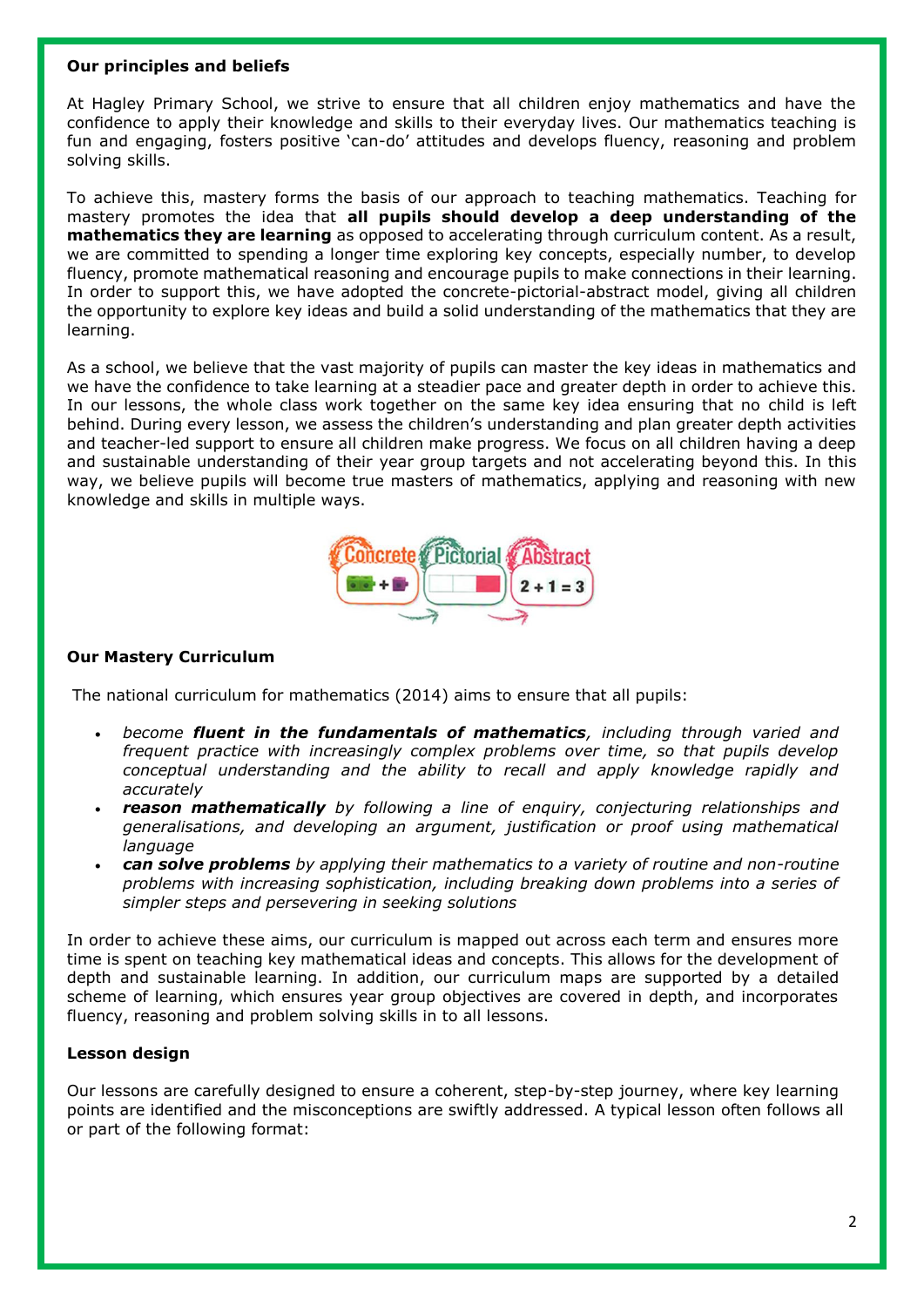| <b>Recall and Hook</b><br><b>Teach and learn</b>                                                                                                                                                                                                                                                                                                                                                                                                                                                                                                                                                                                                                                                                                                                                                                                                                                                                                                                                                                                                                                                                                                                                    |                                                                                                                                                                                                                                                                                                                                                                                                                  |                                                                                                                                                                                                                                                                                                                                                                                                                                     |
|-------------------------------------------------------------------------------------------------------------------------------------------------------------------------------------------------------------------------------------------------------------------------------------------------------------------------------------------------------------------------------------------------------------------------------------------------------------------------------------------------------------------------------------------------------------------------------------------------------------------------------------------------------------------------------------------------------------------------------------------------------------------------------------------------------------------------------------------------------------------------------------------------------------------------------------------------------------------------------------------------------------------------------------------------------------------------------------------------------------------------------------------------------------------------------------|------------------------------------------------------------------------------------------------------------------------------------------------------------------------------------------------------------------------------------------------------------------------------------------------------------------------------------------------------------------------------------------------------------------|-------------------------------------------------------------------------------------------------------------------------------------------------------------------------------------------------------------------------------------------------------------------------------------------------------------------------------------------------------------------------------------------------------------------------------------|
|                                                                                                                                                                                                                                                                                                                                                                                                                                                                                                                                                                                                                                                                                                                                                                                                                                                                                                                                                                                                                                                                                                                                                                                     | <b>Apply</b>                                                                                                                                                                                                                                                                                                                                                                                                     | <b>Challenge and</b><br><b>Review</b>                                                                                                                                                                                                                                                                                                                                                                                               |
| Lessons start with a<br>Concrete resources and<br>Fast Four to recap<br>pictorial images are often<br>previous learning and<br>used to help build<br>embed mathematical<br>procedural and conceptual<br>understanding. Worked<br>understanding.<br>examples and high-quality<br>A problem solving<br>modelling ensure the<br>'hook' often begins a<br>children's learning is<br>scaffolded. Children work<br>lesson, introducing a<br>together to develop their<br>new concept or<br>consolidating learning.<br>understanding through<br>The 'hook' should<br>reasoning and drawing<br>conclusions. The teacher<br>promote maths talk,<br>develop children's<br>uses targeted questioning<br>ability to reason and<br>to encourage children to<br>encourage them to<br>think deeply about<br>make connections in<br>mathematical concepts.<br>their learning. Possible<br>Variation is important for<br>solutions are shared,<br>practising the thinking<br>explained, analysed<br>process and encouraging<br>and discussed to<br>children to apply their<br>deepen understanding.<br>understanding.<br>Concrete and/or<br>pictorial images should<br>be used during this<br>stage. | Once the concept has<br>been taught, children<br>apply their<br>understanding<br>independently.<br>Independent<br>intelligent practice<br>forms the basis of this<br>part of the lesson -<br>carefully chosen<br>questions that enable<br>the children to apply<br>their understanding<br>and expose the<br>structure of what they<br>are learning.<br>Support is given to the<br>children where<br>appropriate. | Children are<br>challenged<br>through tasks<br>which are aimed<br>to deepen their<br>mathematical<br>understanding and<br>develop their<br>reasoning and<br>problem-solving<br>skills.<br>An opportunity to<br>peer or self-assess<br>learning,<br>discussing<br>knowledge learned<br>or skills applied<br>during the lesson.<br>Higher level<br>questioning allows<br>for formative<br>assessment and<br>mathematical<br>dialogue. |

## **Calculation Guidance**

In addition to this document, please refer to our Written Calculation Policy where you will find an indepth guide to the calculation strategies taught at our school.

## **Classroom practice**

When visiting our classrooms, you will see confident children who are engaged in their learning and able to reason and explain their understanding. This is achieved in a number of ways, including:

- The use of well-chosen practical resources, models and images e.g. bar modelling
- Paired and group work to support exploration and promote maths talk
- Reasoning and problem solving by children discussing, sharing and reflecting on their learning 'Ping pong' style teaching - to share ideas, misconceptions, pose questions and create opportunities for stretch and challenge
- A real focus on precise mathematical language
- Positive use of mistakes/misconceptions, developing a 'Growth Mindset' learning environment
- Teachers and teaching assistants supporting learning, asking skilful, thought-provoking questions and capturing children's reasoning skills through effective formative assessment
- Open ended investigations incorporating low threshold/high ceiling tasks
- Arithmetic fluency activities that promote number sense across the 4 operations
- Displays that support learning through the use of key vocabulary and models and images
- Intelligent practice and carefully planned tasks

#### **Meeting the needs of all our learners**

*'The expectation is that the majority of pupils will move through the programmes of study at broadly the same pace. However, decisions about when to progress should always be based on the security of pupils' understanding and their readiness to progress to the next stage.' (NC 2014)*